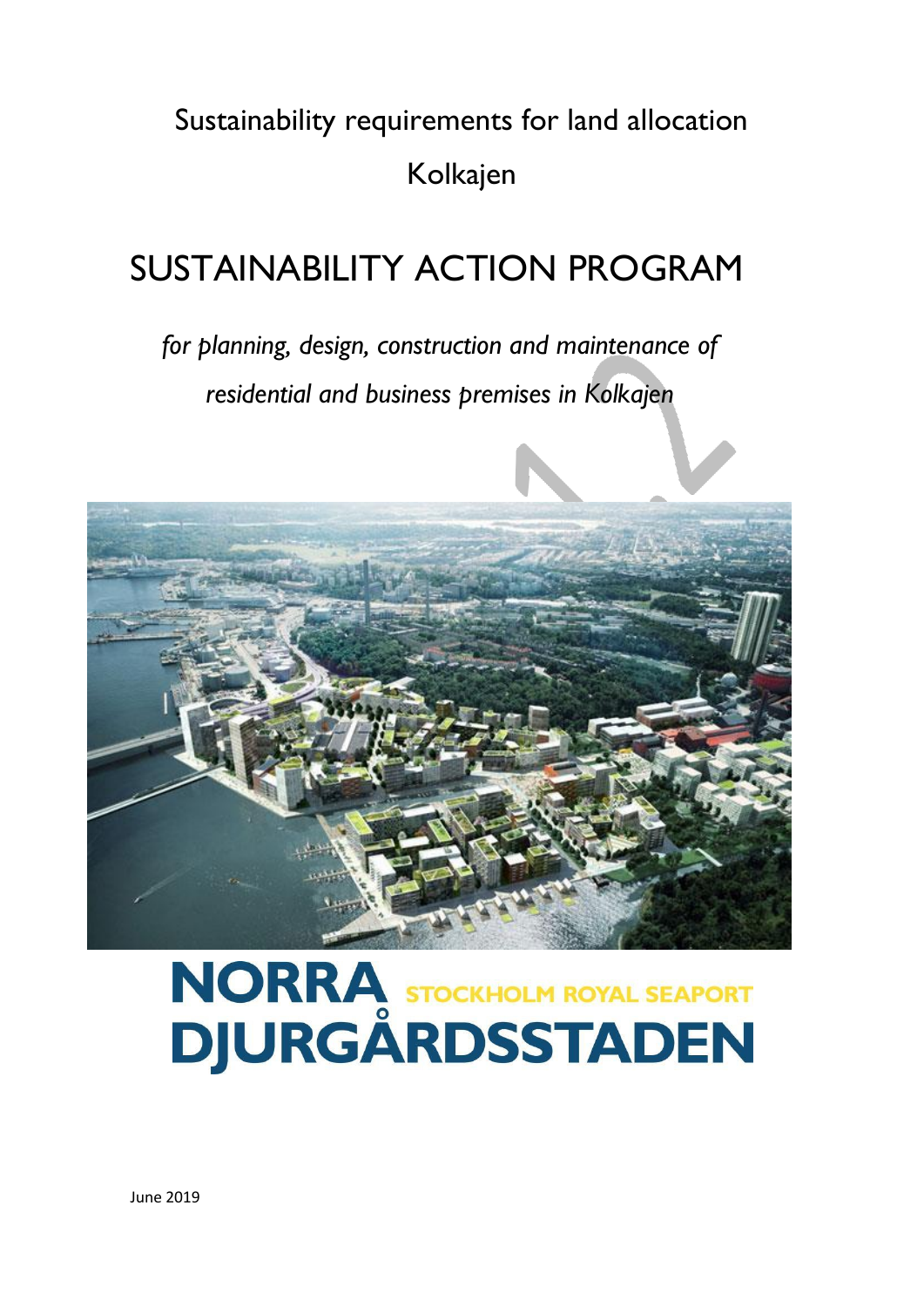### **INDEX**

| BACKGROUND                                             | $\overline{4}$  |
|--------------------------------------------------------|-----------------|
| PREREQUISITES AND PLANNING                             | $\overline{4}$  |
| SUSTAINABILITY REQUIREMENTS                            | 5               |
| TIME PLAN                                              | 5               |
| I. Environmental management                            | 6               |
| 2. Climate Change Adaptation and the Green Environment | 6               |
| 3. Sustainable Energysystem                            | 7               |
| 4. Sustainable Recycling System                        | $\overline{0}$  |
| 5. Sustainable Water and Waste water management System | П               |
| 6. Sustainable Transport                               | $\mathsf{H}$    |
| 7. Environmentally Sound Buildings                     | 3               |
| 8. Sustainable Lifesytle                               | 15              |
| 9. Sustainable Companies                               | 16              |
| 10. Digital infrastructure                             | $\overline{17}$ |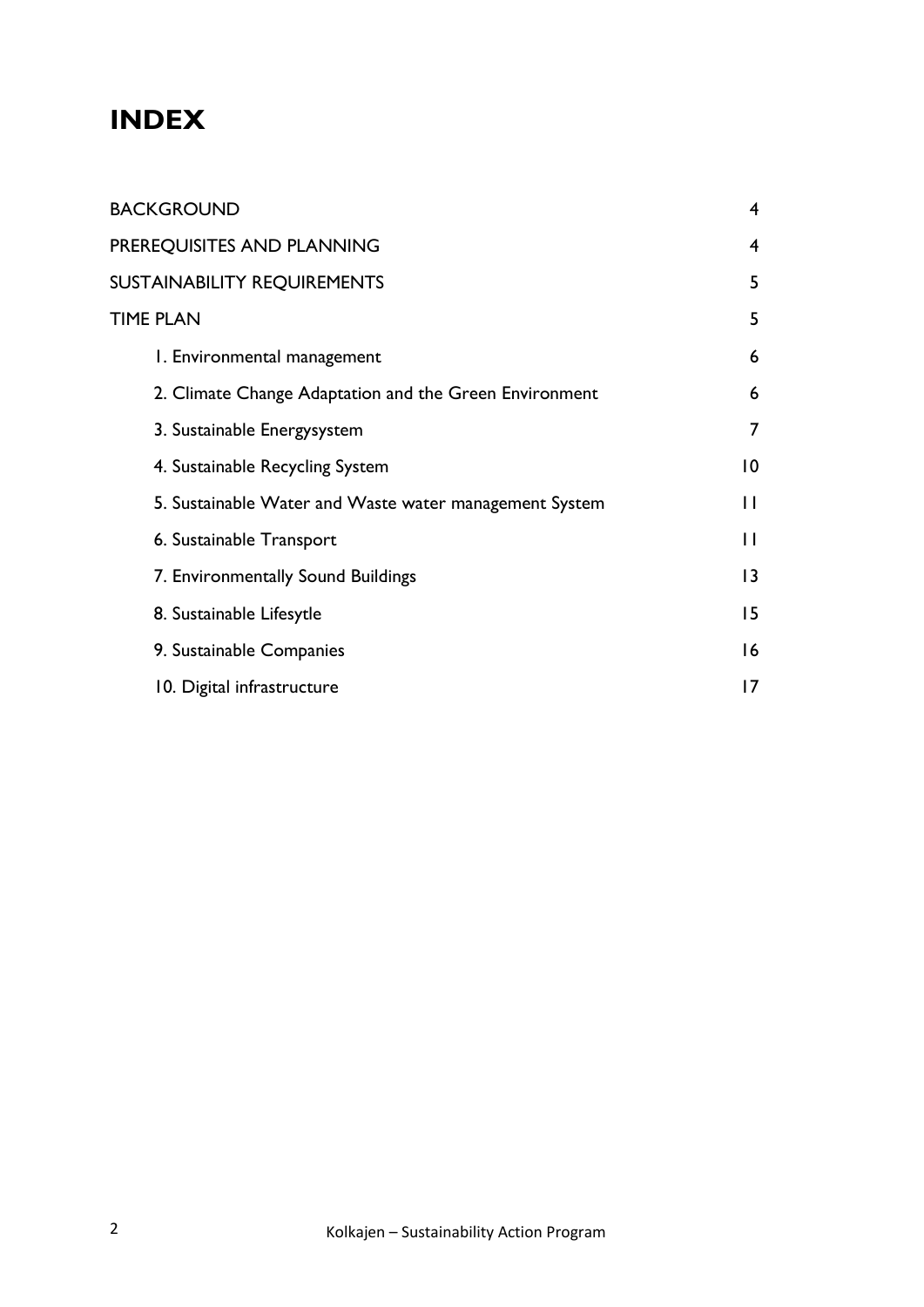#### **Revision**

| <b>Revision</b> | <b>Comments</b>                                                           | Date       | Responsible         |
|-----------------|---------------------------------------------------------------------------|------------|---------------------|
| 1.1             | Annex to land allocation agreement                                        | 2017-11-24 | Christina Salmhofer |
| 1.2             | Annex to land allocation agreement                                        | 2018-04-20 | Christina Salmhofer |
| 1.3             | English translation of sustainability<br>requirements for land allocation | 2019-06-24 | Christina Salmhofer |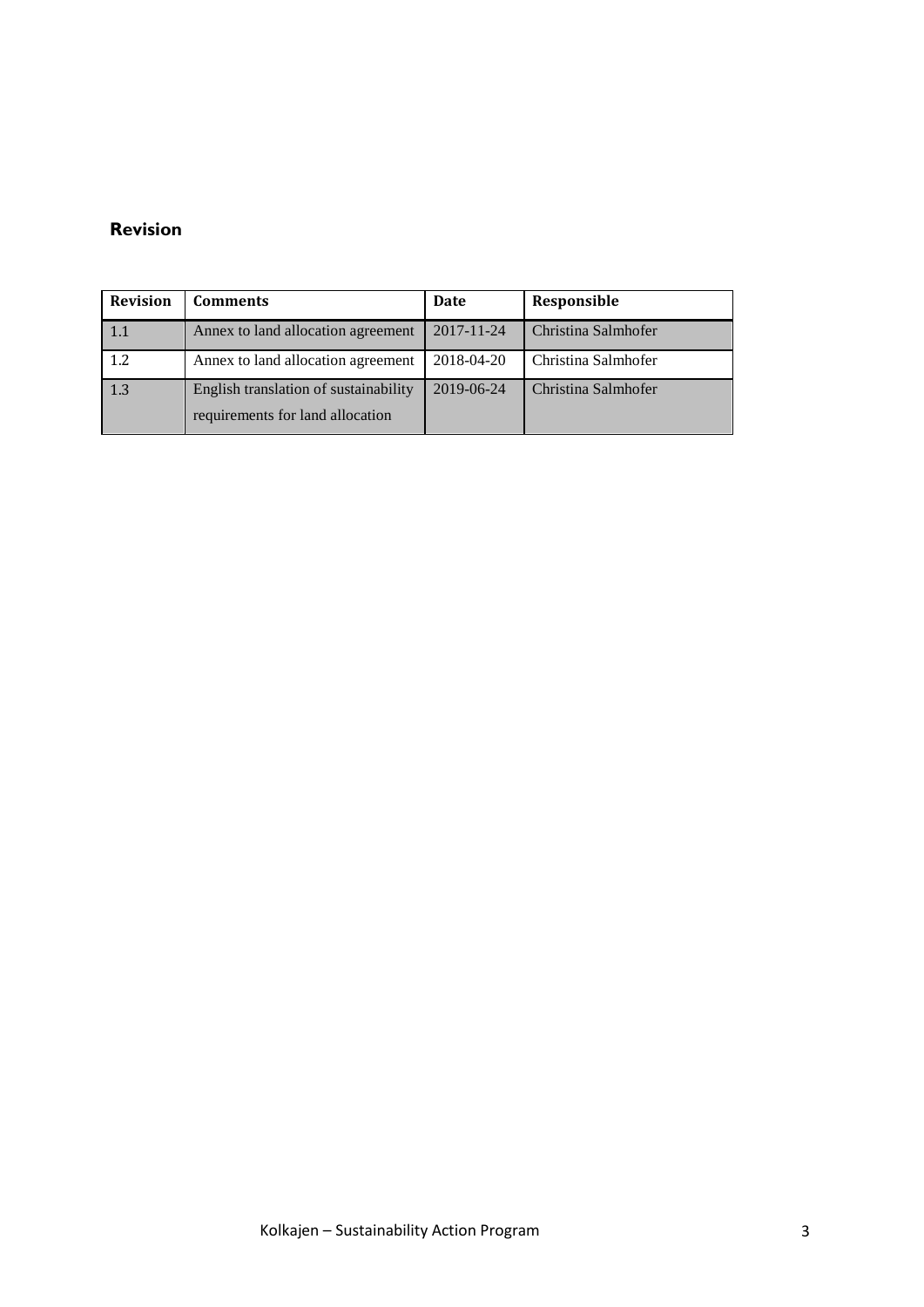#### **BACKGROUND**

Stockholm Royal Seaport (Royal Seaport) is the new sustainable urban re-development area in Stockholm after Hammarby Sjöstad. The City of Stockholm's vision is for Stockholm Royal Seaport to be a frontrunner and a role model for sustainable urban re-developments.

The new urban district is planned to be a place where it's easy to have an environmentally conscious and sustainable lifestyle

The sustainability program for the development focus on the following areas:

- Environmental management
- Climate adaptability and a thriving outdoor environment
- Sustainable energy system
- Sustainable resource use and recycling
- Sustainable water and drainage system
- Sustainable transport
- Sustainable buildings
- Sustainable lifestyle
- Sustainable buisnesses
- Digital infrastructure.

To achieve the Cities high sustainability goals, the Royal Seaport will need to maneuver many challenges, both technical as well as in the planning, logistics and construction process. In addition to building the district, the maintenance phase is a critical part in the district achieving their high set targets.

The Royal Seaport, its builders and designers will promote sustainable city development, technical solutions and products used within the urban district.

#### **PRERQUISITES AND PLANNING**

The aim with the development phase, Kolkajen, is to continue the expansion of Hjorthagen and provide a plan for residential apartments, services and businesses. In addition, the aim is to create public meeting places that attract a large group of residents and visitors. The area covers approximately 13 hectares and can accommodate approximately 1,200-1,400 apartments, 2 kindergartens and 3,000 $\mathsf{m}^2$  of office space, retail and services.

Commercial businesses are primarily planned in proximity to the local transport hub, Ropsten, which is part of a separate zoning plan. Commercial businesses are also proposed on main streets and in central locations. The area is planned to be of a high standard for public services such as; meeting places, kindergartens, streets, plazas, parks, quays and swimming areas.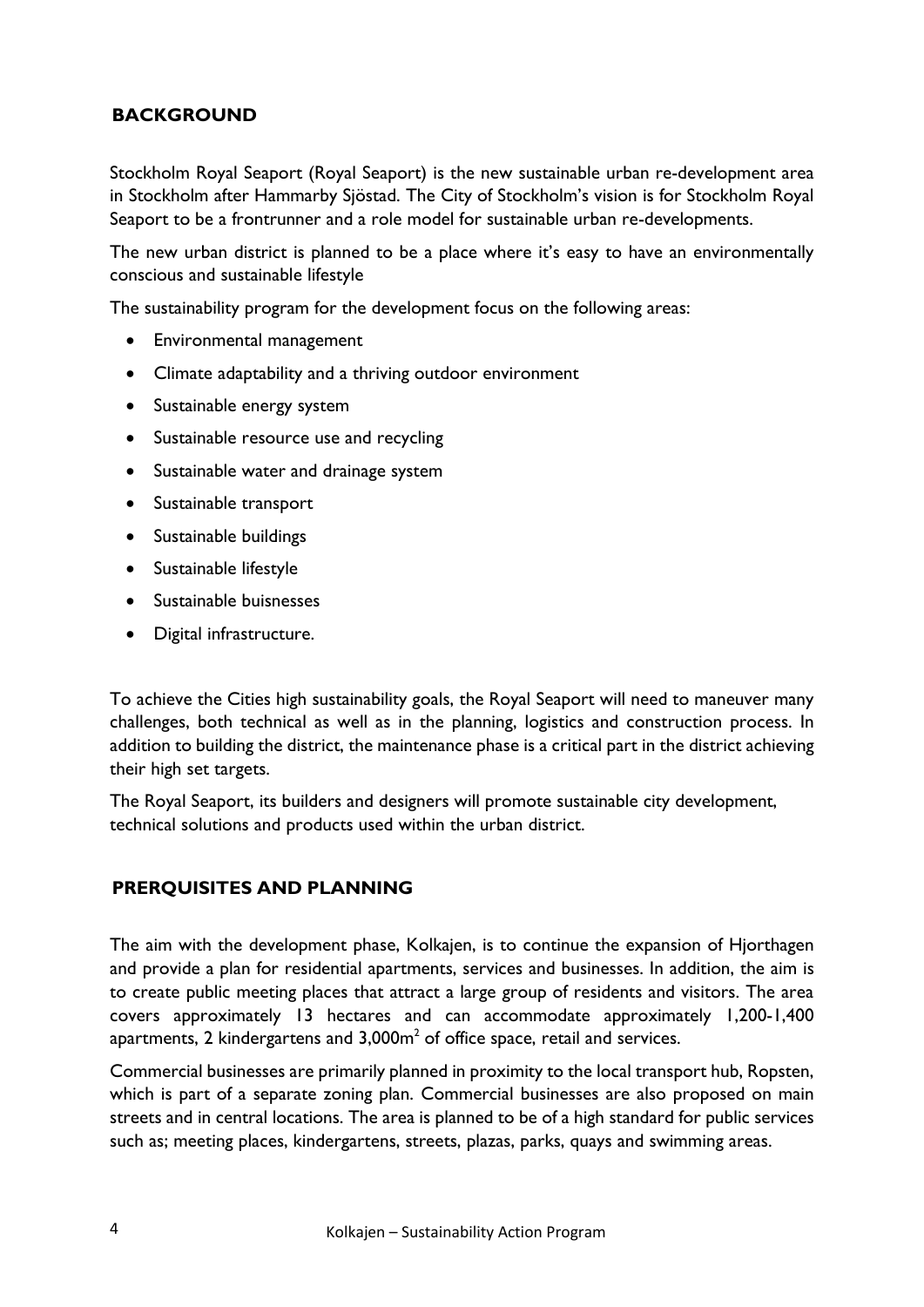#### **SUSTAINABILITY REQUIREMENTS**

The sustainability requirements for the Kolkajen development phase are based on the city's overall sustainability policy for Royal Seaport, Sustainable Urban Development Program (2017). A site specific Sustainability Action Program is created for each development phase, based on the sustainability targets of the policy.

This Action Program is intended for developers in the Kolkajen development area and outlines the sustainability requirements for existing and new buildings.

The Swedish Environmental Code, The National Board of Housing, Building and Plannings 'Boverket's Building Regulation' and 'The Planning and Building act' set the framework for the buildings in Kolkajen. Additionally, the city of Stockholm has set its own Environmental Program, Chemicals Action Plan, Stormwater Strategy etc. The sustainability goals for the Royal Seaport are more ambitious than in other parts of the city, hence the additional goals and targets enclosed in this Sustainability Action Program.

The detailed sustainability requirements for Kolkajen, and the responsibility for its implementation, will be included as a condition in the contract between the municipality and the developers. The exact sustainability goals and monitoring system for planning, design, construction and maintenance phase will be settled the date the development agreement is drawn up, with the sustainability requirements enclosed. This Sustainability Action Program outlines the minimum requirement level, but will be clearly defined the time of drafting the development agreement. A condition for developers to sign the land allocation agreement is that the developer commit to the sustainability requirements in this document.

To take the lead towards a sustainable future; developers, infrastructure companies and other actors are expected to deliver their products and services to a high sustainability standard. This requires developers and building planners to show a strong commitment and cooperate with the municipality, companies and other actors.

#### **TIME PLAN**

For each requirement a method of verification is specified. The specified document/ calculation/ indicator, etc, has to be submitted and verified in the applicable stage(s) (example below). The reporting to done in the City of Stockholm's Sustainability Portal 'Hållbarhetsportalen'.



A colored box means that a verification must take place.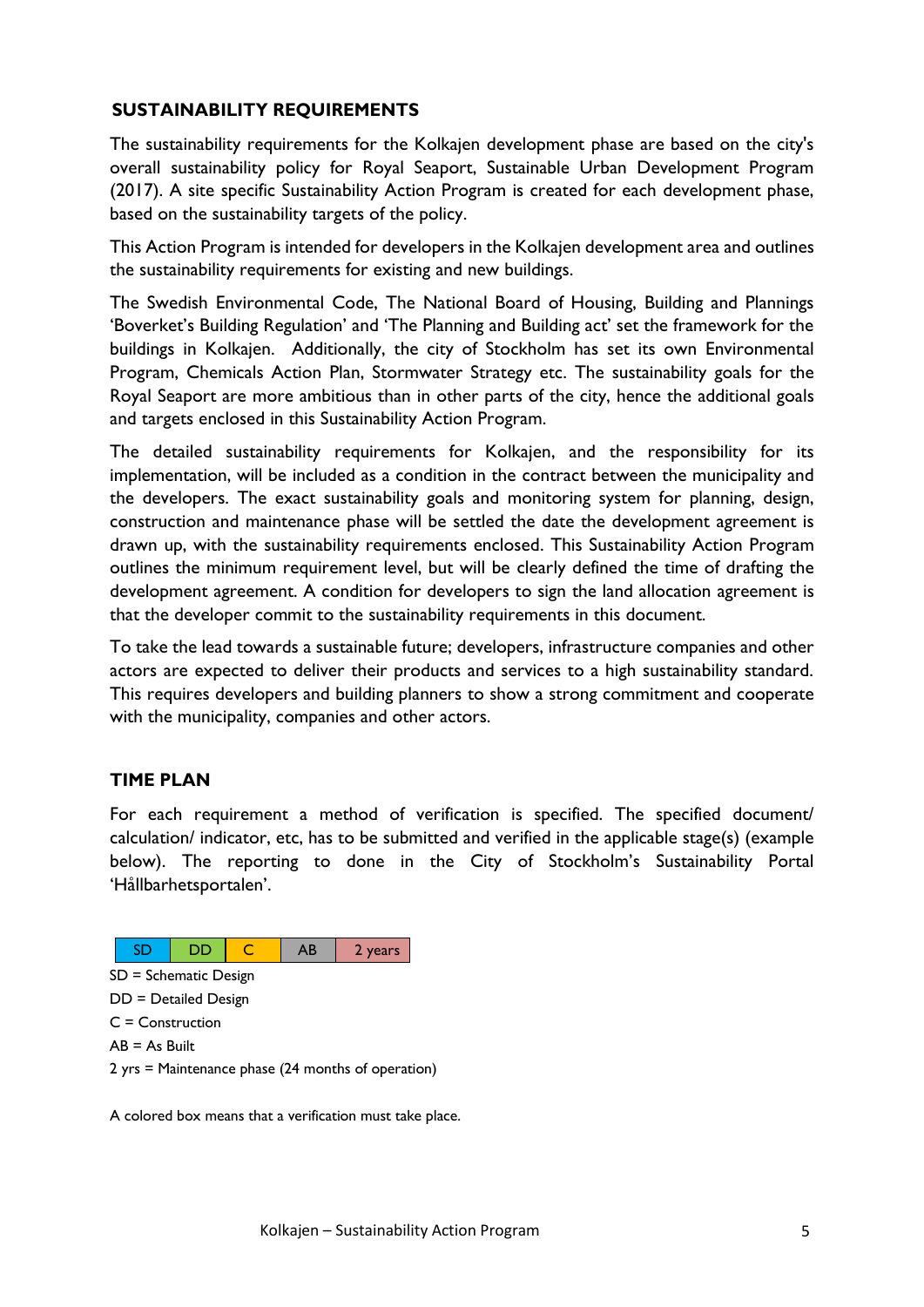#### 1. ENVIRONMENTAL MANAGEMENT

In order to achieve the environmental requirements, the planning, design, construction and management process must be done in accordance with a management system. The developer must have a management system for controlling and monitoring environmental work (eg ISO 14000, BF9K or equivalent).

The developer is to draw up an Environmental Management Plan that shown how the project is set to achieve the sustainability requirements of the Royal Seaport.

The developer is responsible for communicating and educating all their staff about the sustainability requirements.

Non-compliances with this Action Program must be documented in a non-compliance report that as a minimum has to include a justification, measure of compliance or an alternative compliance pathway. All sustainability strategist before a deviation can be granted. A noncompliance can be accepted if there are no alternatives or when the required technical solution requires a different approach.

#### 2. CLIMATE CHANGE ADAPTATION AND THE GREEN ENVIRONMENT

#### **Requirements**

2.1 Storm water is to be managed in accordance with the storm water policy of Kolkajen-Ropsten. ('Dagvattenstrategi Kolkajen - Ropsten, 2015-12-21'). 1

| Verification:                                                                                                                                | Evidence is to be submitted for each phase |
|----------------------------------------------------------------------------------------------------------------------------------------------|--------------------------------------------|
| Report measures in accordance with the general<br>stormwater guidelines.                                                                     | represented by a coloured box below:       |
| A drawing demonstrating how the stormwater is to<br>be managed at the property level is to be<br>submitted                                   | 2 YRS<br>SD<br>AB<br>DD                    |
| Outline the calculated drainage coefficient for the<br>property (the volume of a typical rain even that<br>can be detained at the property). |                                            |

 $\overline{\phantom{a}}$ 

<sup>&</sup>lt;sup>11</sup> The policy includes some detention/ storage for water irrigation to distribute the water flow, detain water after heavy rains (climate adaptation) and elevation guidelines so that water can be diverted to surrounding areas. Contaminated water is to be cleaned to set guidelines before being released etc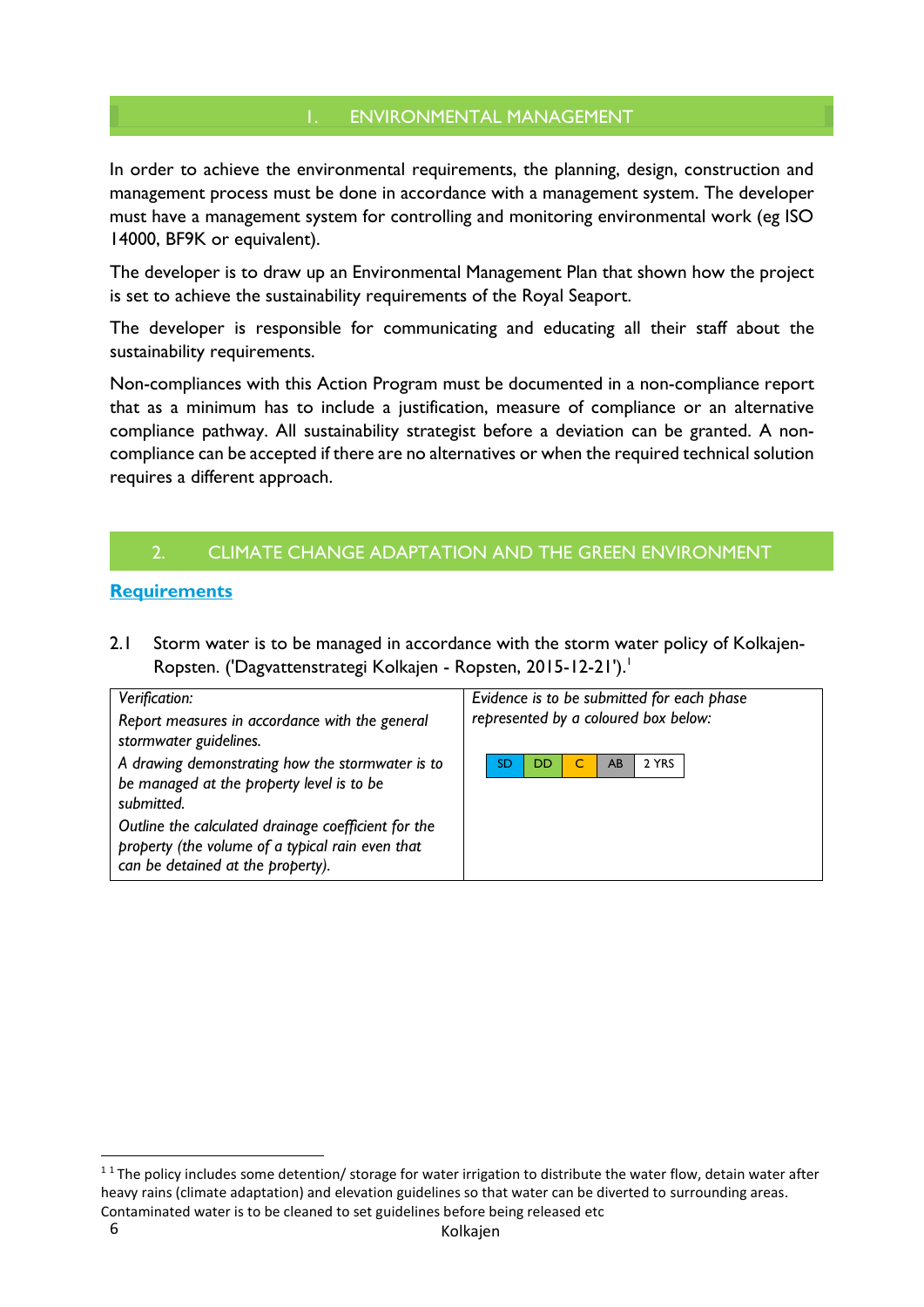2.2 A minimum Green Space Index  $(GSI)^2$  of 0.6 for residential buildings and 0.4 for commercial buildings must be achieved. The GSI contributes to the creation of a locally adapted green environment, strengthens the ecosystems, contributes with recreational functions and reduces the negative effects of the changing climate.

The GSI calculations should be completed in accordance with reports:

- Reports' "GSI for Hjorthagen, dpl Kolkajen, residential, (2016-04-07) and
- GSI for Hjorthagen, dpl Kolkajen, office and hotel, (2016-04-07).

| Verification:                                                                                           | Evidence is to be submitted in: |  |  |  |  |  |  |
|---------------------------------------------------------------------------------------------------------|---------------------------------|--|--|--|--|--|--|
| Submit the GSI calculation for the property including the basis of<br>calcualtions.                     | SD DD C AB 2 YRS                |  |  |  |  |  |  |
| Submit evidence of each measure such as; soil depth, choice of<br>plants, green area, size of trees etc |                                 |  |  |  |  |  |  |

2.3 A maintenance plan for the property's green must be drawn up and implemented. The maintenance plan must take into account the natural values and the ecological infrastructure. Maintenance must be carried out using ecological methods, without artificial fertilizers and pesticides.

| Verification:                                              | Evidence is to be submitted in: |  |  |  |  |                  |
|------------------------------------------------------------|---------------------------------|--|--|--|--|------------------|
| Submit: a maintenance plan showing how the green area will |                                 |  |  |  |  | SD DD C AB 2 YRS |
| be maintained and by whom.                                 |                                 |  |  |  |  |                  |

#### 3. SUSTAINABLE ENERGYSYSTEMS

#### **Requirements**

- 3.1 Energy performance requirements (net energy consumption per  $m^2 A_{temp}$ , excluding energy consumption of households and businesses<sup>3</sup>) for:
	- Residential apartments: maximum 50 kWh/m<sup>2</sup>  $A_{temp}$  year for heating, hot water, cooling and building electricity<sup>3</sup>
	- Commercial space: maximum of 45 kWh/m<sup>2</sup>  $A_{temp}$  year for heating, hot water, comfort cooling and building electricity
	- Net energy is defined as:
		- o The energy supplied to the building from the technical systems in the building for heating, hot water, comfort cooling and building electricity.
		- o Net energy for heating is the energy used for heating, air conditioning systems and hot water.

 $\overline{a}$ 

 $2$  Green Space Index (Grönytefaktor) is a model originally created in Berlin, Germany and imported to Sweden via Malmö. The tool rates the surfaces based on different factors and calculates an average value, of how much the green area positively contributes to the local ecosystem, climate and social values related to water and green area of the site*.*

<sup>&</sup>lt;sup>3</sup> According to BBR's nomenclature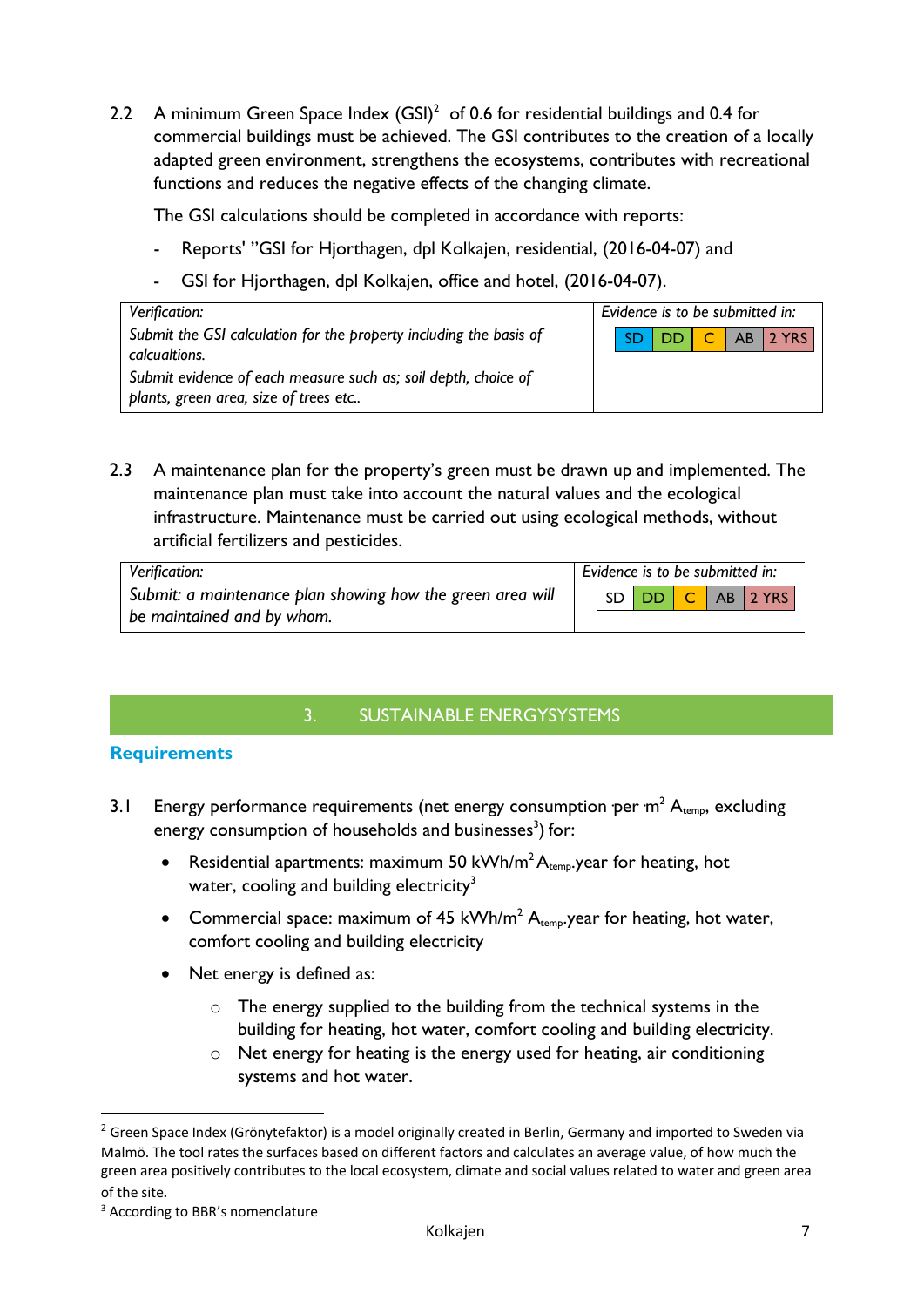- o Net energy for cooling is the energy used for comfort purposes supplied to the building from the cooling system (district cooling and cooling unit).
- Generally: the surcharge for the fresh air supply is calculated according to Boverket's instructions and other corrections according to the user data for Sveby $^4$  offices. Re-used process energy may not be credited in the energy performance calculation or metered data.

| Verification:                                                                                                                                                                                                                                                                                                                                                                         | Evidence is to be submitted in: |
|---------------------------------------------------------------------------------------------------------------------------------------------------------------------------------------------------------------------------------------------------------------------------------------------------------------------------------------------------------------------------------------|---------------------------------|
| The energy calculations is to be submitted at schematic design,<br>detailed design, construction documentation and the as built<br>drawings.                                                                                                                                                                                                                                          | AB<br>2 YRS<br>SD<br>DD         |
| For commercial buildings, once the buildings end use is decided, a<br>calculation should be completed using specific data, however<br>Svebys office data should be used in schematic and detailed design<br>phase for all office buildings (even when the actual data is known).                                                                                                      |                                 |
| The calculated energy in the above-mentioned circumstances (are<br>to be revised to include any non-compliances during production<br>before building commissioning) is calculated according to the<br>energy verification of Sveby. The energy consumption is to be<br>calculated in accordance with ISO EN 13790 or with a validated<br>dynamic calculation program (eg IDA, VIP +). |                                 |
| The Energy declaration is based on measured values and<br>normalized annual energy calculation based on two years of use<br>per type of energy (base building energy, heating, cooling and hot<br>water).                                                                                                                                                                             |                                 |
| Measured values based off one and two years use per type of<br>energy (base building, heating, cooling and hot water).<br>Enter data in accordance with Svebys verification model.                                                                                                                                                                                                    |                                 |

3.2 During the operational phase, 100% of the energy purchased should be from renewable resources and have an eco-label according to the regulations of the contracting authority 'Electricity from renewable energy sources', level 2.

| Verification:                | Evidence is to be submitted in: |  |  |  |  |                  |
|------------------------------|---------------------------------|--|--|--|--|------------------|
| Renewable Energy Certificate |                                 |  |  |  |  | SD DD C AB 2 YRS |

3.3 At least 2 kWh/m<sup>2</sup> A<sub>temp</sub> solar energy or alternatively 6 kWh/m<sup>2</sup> A<sub>temp</sub> solar heat, or a combination with an equivalent distribution is to be generated on each building. The locally produced energy is excluded when calculating the energy performance and measuring the energy performance values of the building.

| Verification:                                                                                                                                                                                    | Evidence is to be submitted in: |  |  |  |  |  |  |  |
|--------------------------------------------------------------------------------------------------------------------------------------------------------------------------------------------------|---------------------------------|--|--|--|--|--|--|--|
| Submit calculations including how and where the energy is produced,<br>including the amount of locally produced renewable energy.<br>Submit metered values after two years of -generated energy. | SD   DD   C   AB   2 YRS        |  |  |  |  |  |  |  |

<sup>4</sup> <http://www.sveby.org/>

 $\overline{a}$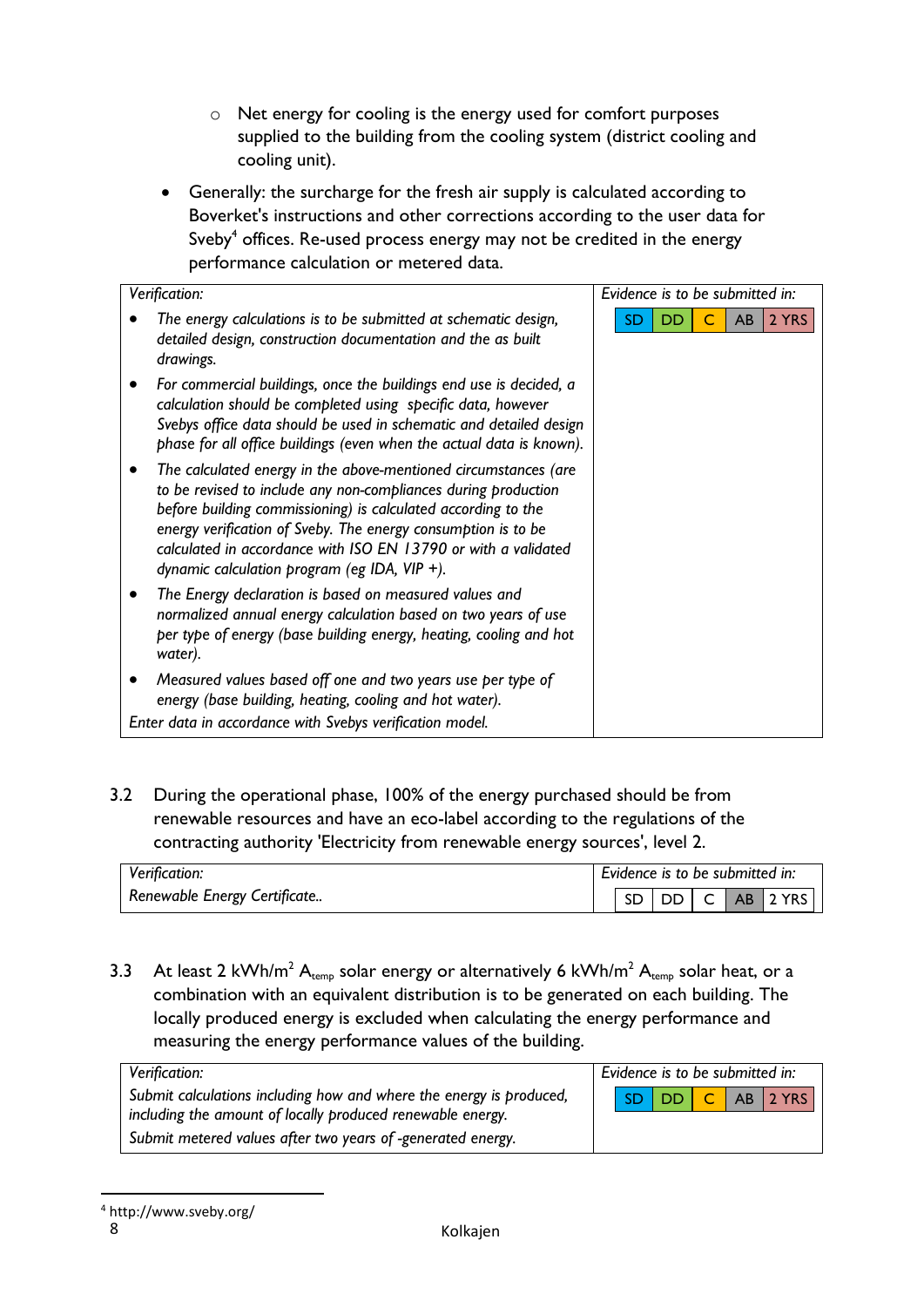- 3.4 Measurement of domestic water and electricity use:
	- Residential apartments must be prepared to install hot water meters.
	- Electricity is to be measured per individual apartment.

The following must be measured

- The energy consumption of the building (base building services, heat with a separate meter energy for heating appliances, comfort cooling hot water<sup>5</sup>, total electricity for domestic use and total company electricity).
- Locally produced renewable energy.

| Verification:                                                                                                                                                                                                                                           | Evidence is to be submitted in: |  |  |  |  |  |
|---------------------------------------------------------------------------------------------------------------------------------------------------------------------------------------------------------------------------------------------------------|---------------------------------|--|--|--|--|--|
| Domestic electricity use is metered per apartment and the meter<br>must be prepared for hourly measurements.                                                                                                                                            | 2 YRS<br>AB<br>SD<br>40P        |  |  |  |  |  |
| Each apartment must have a space for the installation of a hot water<br>meter.                                                                                                                                                                          |                                 |  |  |  |  |  |
| There must be a base building meter for hot water, total energy<br>consumption for households and businesses, energy for heating<br>appliances and for locally produced renewable energy.<br>Submit the statistics in kWh per energy type and building. |                                 |  |  |  |  |  |

3.5 Energy-efficient appliances must be chosen based on the National Agency for Public Procurement's criteria for appliances, advanced level.

| Verification:                                                 | Evidence is to be submitted in: |  |  |  |  |                  |
|---------------------------------------------------------------|---------------------------------|--|--|--|--|------------------|
| Submit the energy label of selected products according to the |                                 |  |  |  |  | SD DD C AB 2 YRS |
| guidelines for energy labeling 2010/30/EU.                    |                                 |  |  |  |  |                  |

3.6 Electricity used during construction must have an eco-label according to the regulations of the contracting authority "Electricity from renewable sources", level 2.

| Verification:                       | Evidence is to be submitted in: |  |  |  |  |  |
|-------------------------------------|---------------------------------|--|--|--|--|--|
| Submit renewable energy certificate | DD<br>AB 2 YRS                  |  |  |  |  |  |
|                                     |                                 |  |  |  |  |  |

3.7 The energy consumption (purchased energy) for site- and office sheds<sup>6</sup> is not to exceed 125 kWh/m<sup>2</sup>  $_{\text{Atemp}}$  per year. This corresponds to approximately 3 000 kWh / year per site shed.

| Verification:                                                                             | Evidence is to be submitted in: |    |    |  |    |       |
|-------------------------------------------------------------------------------------------|---------------------------------|----|----|--|----|-------|
| Submit the energy statistics in kWh per year per construction shed<br>and energy type.    |                                 | SD | DD |  | AB | 2 YRS |
| Heating and the sheds energy performance is to be reported<br>separately.                 |                                 |    |    |  |    |       |
| Specify the location of the construction sheds, as well as the number<br>of office sheds. |                                 |    |    |  |    |       |

 $\overline{a}$ 

<sup>&</sup>lt;sup>5</sup> A separate meter is to be installed for businesses that use a lot of water such as restaurants, gyms, etc.

 $6$  The energy performance assumes a site- and office shed with approximately 21 m<sup>2</sup> of indoor space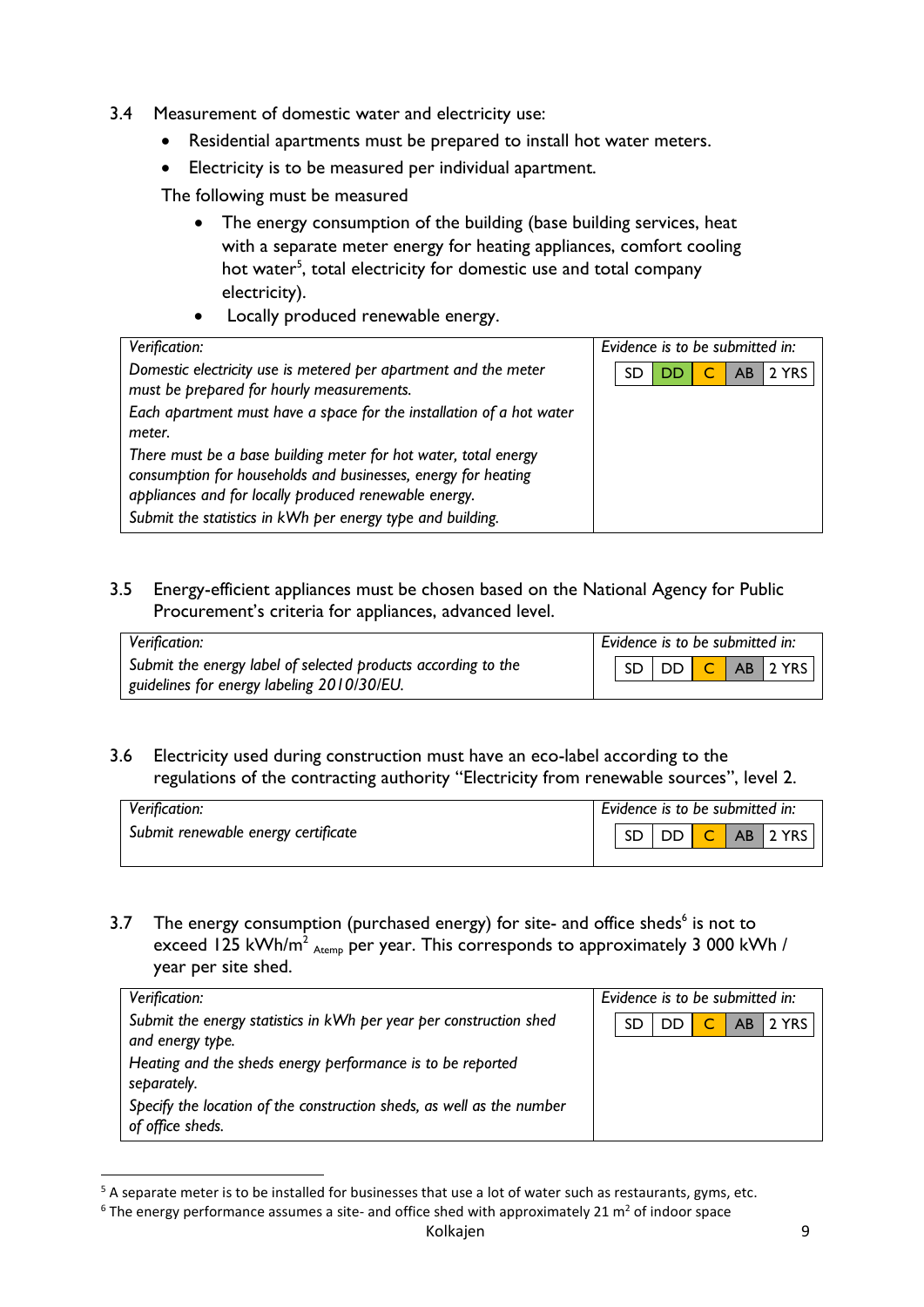3.8 A goal during the operational phase is to establish a long-term supply agreement between the users and the energy supplier for households and businesses to purchase renewable energy in accordance with the regulations of the contracting authority "Electricity from renewable energy sources", level 2.

| Submit renewable energy certificate |  |              |
|-------------------------------------|--|--------------|
|                                     |  | DD C AB 2YRS |

#### 5. SUSTAINABLE RECYCLING SYSTEM

#### **Requirements**

4.1 Apartments and offices shall be designed for source-seperation of waste according to "Requirements and instructions for waste management in Norra Djurgårdsstaden", Stockholms Vatten, May 2016.

| Verification:                                                   | Evidence is to be submitted in: |  |  |  |                 |  |  |
|-----------------------------------------------------------------|---------------------------------|--|--|--|-----------------|--|--|
| According to verification in the requirements and instructions. |                                 |  |  |  | SD DD C AB 2YRS |  |  |

4.2 Construction waste must in the first instance be reused or the material must be recycled, and secondly, the energy must be recycled. 100% of construction waste must be sorted<sup>7</sup> (by weight) no more than 5% (by weight) may be deposited on landfill.

| Verification:                                                                                                   |  | Evidence is to be submitted in: |  |                  |
|-----------------------------------------------------------------------------------------------------------------|--|---------------------------------|--|------------------|
| Submit statistics in accordance with the waste processing guidelines.                                           |  |                                 |  | SD DD C AB 2 YRS |
| Outline total waste per fraction and method of disposal, incl. the total<br>amount of waste generated (tonnes). |  |                                 |  |                  |

#### 4.3 The amount of construction waste may not exceed 20 kg/m $^2$  (GFA)

| Verification:                                                                                                                                                            |  | Evidence is to be submitted in: |  |                  |
|--------------------------------------------------------------------------------------------------------------------------------------------------------------------------|--|---------------------------------|--|------------------|
| Submit statistics in accordance with the waste processing guidelines.                                                                                                    |  |                                 |  | SD DD C AB 2 YRS |
| Submit the waste prevention plan according the guidelines for waste<br>processing for building and demolition Outline waste statistics in kg/m <sup>2</sup><br>$(GFA)$ . |  |                                 |  |                  |

 $\overline{\phantom{a}}$ 

<sup>10</sup> Kolkajen <sup>7</sup> During the construction and renovation, construction waste must be sorted according to The Waste Processing Guidelines, updated November 2015, Ground and waste guidelines for construction and demolition, the Swedish construction industry, www.bygg.org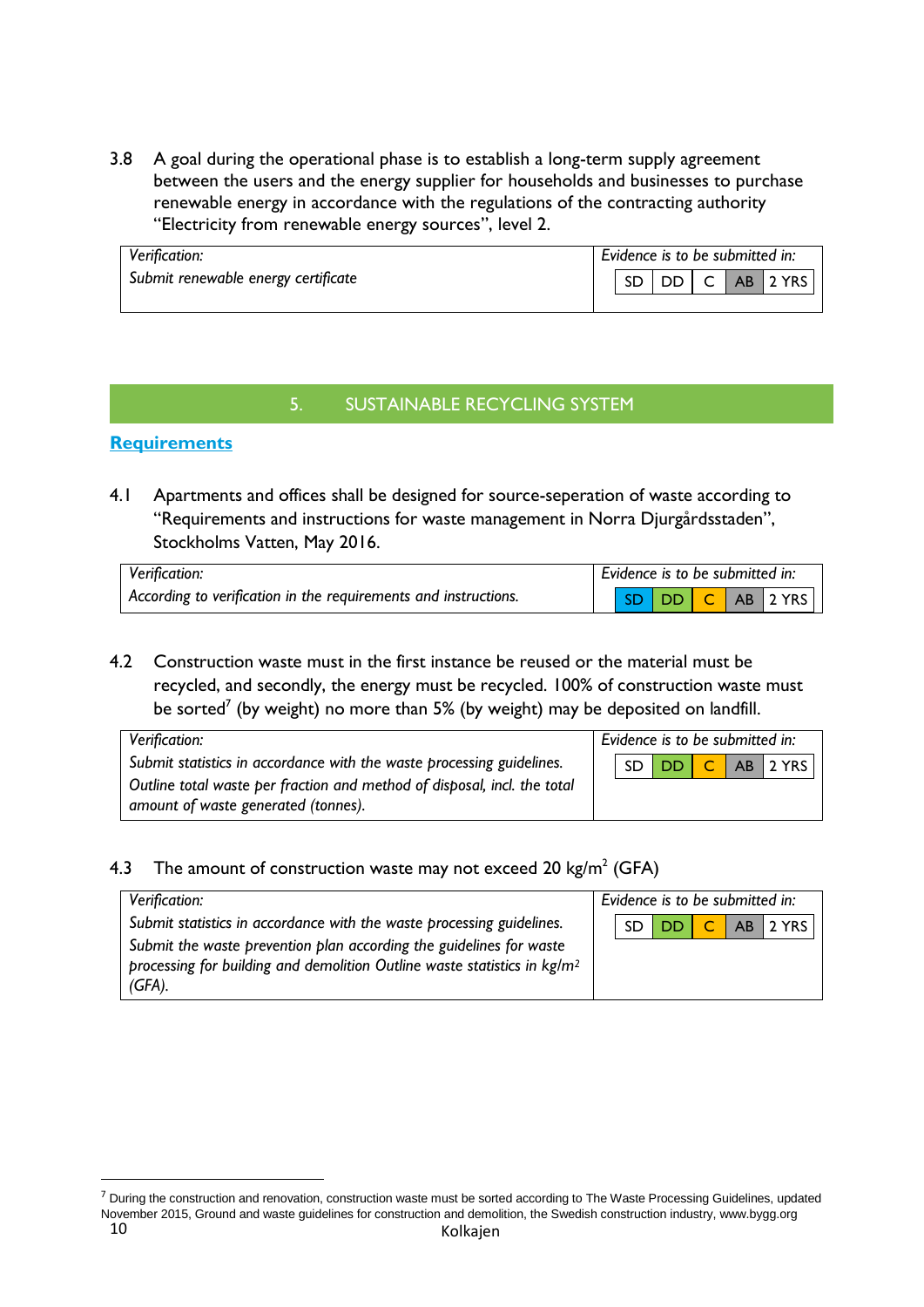#### 6. SUSTAINABLE WATER AND WASTE WATER MANAGEMENT SYSTEM

#### **Requirements**

5.1 Water meters are to be installed for commercial spaces with intense water use, such as restaurants, gyms, etc. The water consumption is to be measured per building.

| Verification:                               | Evidence is to be submitted in: |     |  |  |  |  |
|---------------------------------------------|---------------------------------|-----|--|--|--|--|
| Submit water consumption liters / building. |                                 | SD. |  |  |  |  |

5.2 Apartments and office spaces with food waste disposer should be prepared with a separate drain that leads to a designated connection point.

| Verification:                                                    |  | Evidence is to be submitted in: |  |                  |
|------------------------------------------------------------------|--|---------------------------------|--|------------------|
| Food waste disposer                                              |  |                                 |  | SD DD C AB 2 YRS |
| Separate sewer to the food waste disposer installed.             |  |                                 |  |                  |
| An area of 10m <sup>2</sup> is to be reserved for the equipment. |  |                                 |  |                  |

5.3 The building must be prepared for source separation and collection of wastewater streams separately. Toilets must be of low water use (maximum one liter per flush) and must be prepared to be connected to a designated connection point.

| Verification:                                              | Evidence is to be submitted in: |  |  |  |  |                          |
|------------------------------------------------------------|---------------------------------|--|--|--|--|--------------------------|
| Separate sewer to the toilets installed.                   |                                 |  |  |  |  | SD   DD   C   AB   2 YRS |
| An area of 10 $m2$ is to be reserved for the installation. |                                 |  |  |  |  |                          |

#### 7. SUSTAINABLE TRANSPORT

#### **Requirements**

- 6.1 Bicycle parking on the property is to be provided as follows (as a minimum):
	- 2.8 places / 100 m<sup>2</sup> GFA (apartments with an average surface area of> 40 m<sup>2</sup>)
	- 4 places / 100 m<sup>2</sup> of GFA (apartments with an average surface area of <40 m<sup>2</sup>)
	- $\bullet$  15 places / 1000 m<sup>2</sup> GFA (office)
	- 25 places / 1000 m<sup>2</sup> GFA (retail)
	- 1 place / 10 children + 0.25 places per employee (nursery / kindergarten)

| Verification:                                      |  | Evidence is to be submitted in: |  |                 |
|----------------------------------------------------|--|---------------------------------|--|-----------------|
| The number of bicycle parking spaces per category. |  |                                 |  | SD DD C AB 2YRS |
|                                                    |  |                                 |  |                 |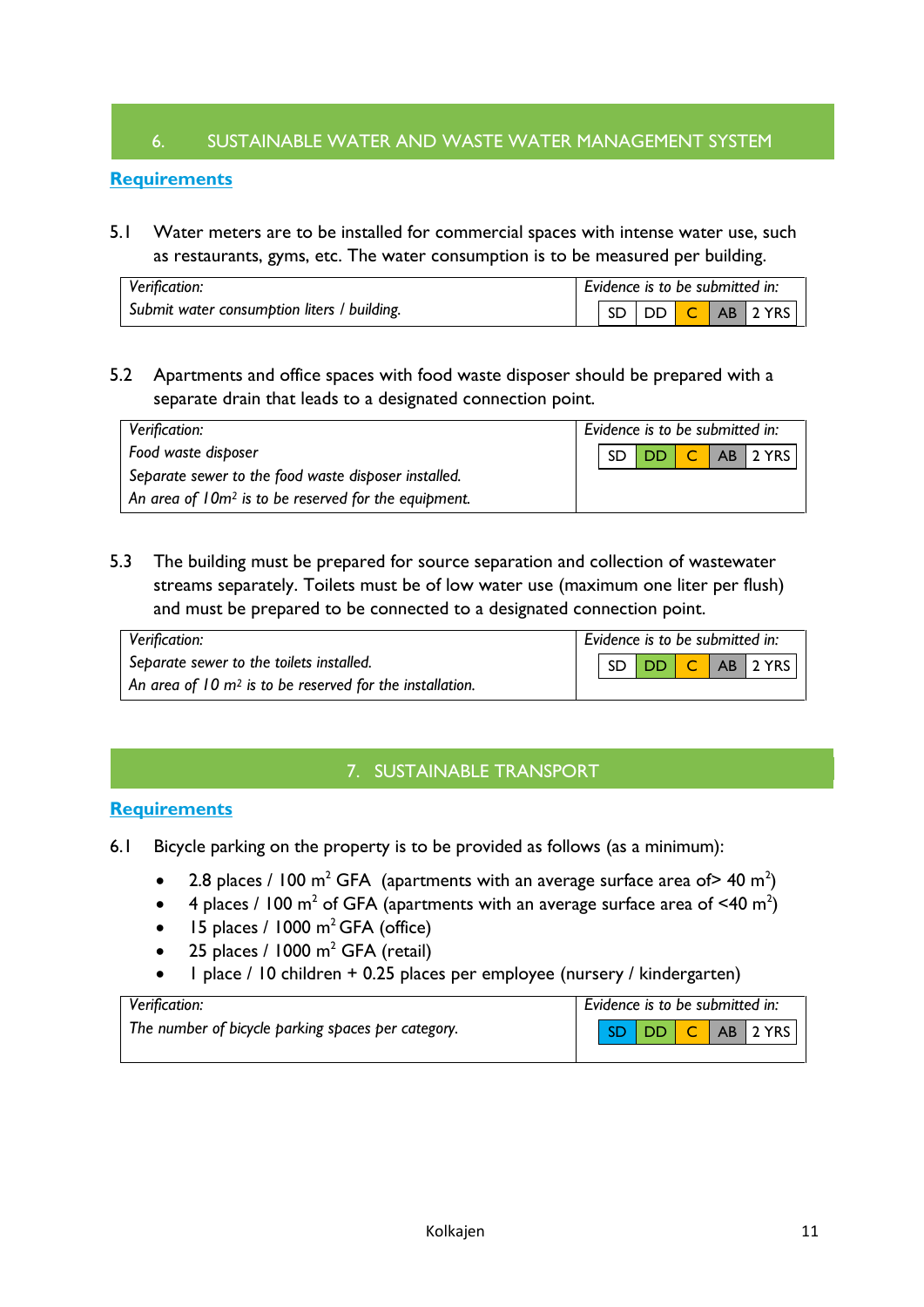- 6.2 Car parking spaces are to be provided as follows:
	- 0.5 space / apartment + 0.02 places for carpooling / apartment.
	- $\bullet$  0-4 places / 1000 m<sup>2</sup> GFA (office)
	- $\bullet$  1-6 places / 1000 m<sup>2</sup> GFA (retail)

| Verification:                                  | Evidence is to be submitted in: |
|------------------------------------------------|---------------------------------|
| The number of car parking spaces per category. | SD   DD   C<br>AB 2 YRS         |
|                                                |                                 |

*6.3* The Mobility Index is calculated in accordance with the guidelines "Mobility index assessment of sustainable travel in Kolkajen-Ropsten, version 1.0" (or later). The aim is for the Index to contribute to an improvement of the mobility in the area. A minimum mobility index of 65% of the maximum available score must be achieved.

| Verification:                                                                                                               | Evidence is to be submitted in:               |  |
|-----------------------------------------------------------------------------------------------------------------------------|-----------------------------------------------|--|
| Mobility Index for the project / building.                                                                                  | <b>C.</b><br>  2 YRS<br>AB<br>SD<br><b>DD</b> |  |
| Submit the calculations (in accordance with instructions).                                                                  |                                               |  |
| The documentation of each measure is to be submitted (reports,<br>drawings, agreements, etc.).                              |                                               |  |
| A submission shall be made at the design and as built stage with<br>associated calculations, descriptions and illustrations |                                               |  |

6.4 All garage parking spaces is to be equipped with a charging facility for electric vehicles, all installed sockets must be able to be used at the same time. At least 20% of the parking places must have a charging facility at Day One.

| Verification:                                      |  | Evidence is to be submitted in: |  |                  |
|----------------------------------------------------|--|---------------------------------|--|------------------|
| The number of parking spaces with charging points. |  |                                 |  | SD DD C AB 2 YRS |
|                                                    |  |                                 |  |                  |

6.5 Delivery trucks and work machines must comply with the "Municipal environmental requirements for contracting 2018", dd. 2018-03-02 of the Municipality of Stockholm). A logistic plan must be drawn up before the start of the construction phase.

| Verification:                                                 | Evidence is to be submitted in: |
|---------------------------------------------------------------|---------------------------------|
| Submit the building logistics plan                            | SD DD C AB 2 YRS                |
| Report statistic of km driven, working hours and type of fuel |                                 |
| used                                                          |                                 |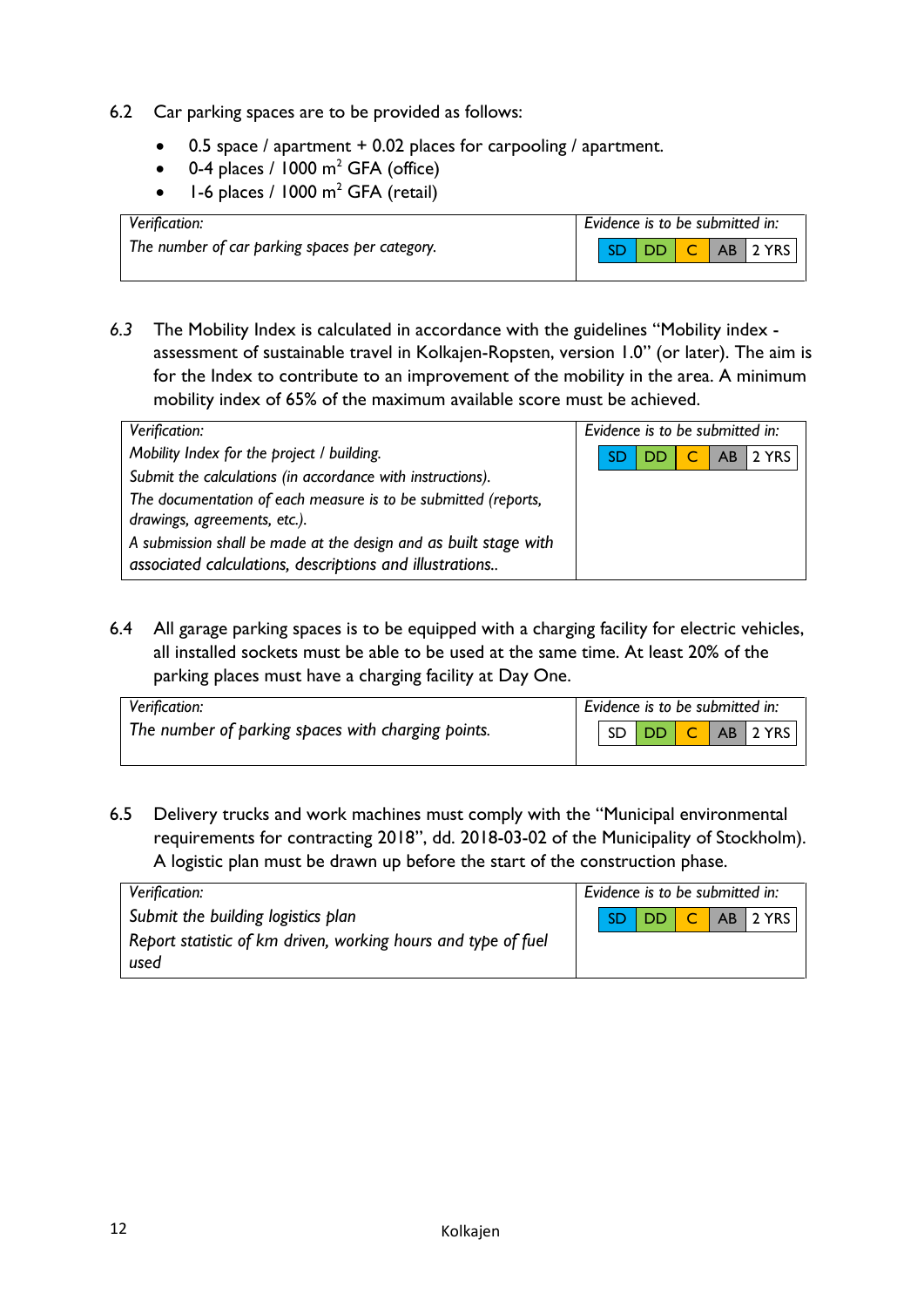#### 8. ENVIRONMENTALLY SOUND BUILDINGS

#### **Requirements**

- 7.1 All building material and chemical products used in construction must meet the following requirements:
	- 7.1.1 The chemical content criteria of one of the following assessment systems must be met:
		- a) The characteristic criteria of BASTA or
		- b) 'Recommended' or 'accepted' (on content) in Byggvarubedömningen; or
		- c) A SundaHus rating A, B or C+
	- 7.1.2 In addition, the following substances may not be used:
		- a) Substances classified as endocrine disruptors on the SIN list.
		- b) PVC and other halogenated materials.
		- c) Zinc in structures where it is discharged into the soil and water.
		- d) Copper, except in closed systems.

The requirements in 7.1.1 and 7.1.2 applies to all chemical products, built in construction products, HVAC and other installations (in accordance with the definition by Swedish Green Building Council rating 'Miljöbyggnad' Version 2.2).

The requirement also applies to material used externally on the property, such as the materials in courtyards and installation products underground. See: "Help document to chapter 7, environmentally friendly buildings", dd. 2016-05-03, for more information about which products should be assessed.

| Verification:                                                 | Evidence is to be submitted in: |  |  |  |  |  |  |  |  |
|---------------------------------------------------------------|---------------------------------|--|--|--|--|--|--|--|--|
| Digital logbook of material 7.2                               | C AB 2 YRS<br>DD.               |  |  |  |  |  |  |  |  |
| Products that do not meet the requirements above must be      |                                 |  |  |  |  |  |  |  |  |
| treated as an internal deviation with written permission from |                                 |  |  |  |  |  |  |  |  |
| the Developer. Products that contain gradually eliminating    |                                 |  |  |  |  |  |  |  |  |
| substances or are in conflict with 7.1.2 and 7.1.3 must be    |                                 |  |  |  |  |  |  |  |  |
| treated as a deviation from the requirement.                  |                                 |  |  |  |  |  |  |  |  |

7.2 A digital logbook must be prepared verifying the used building material and chemicals. The logbook must state the type of product, the product name, a content declaration (BVD), the manufacturer and the location of the installed/used product. A note must be added to the logbook when a product contains nanomaterial or nanoparticles. The logbook must include written information of any deviation from the requirements in Chapter 7. When there's a non-compliance, the documentation must include a written justification for using the product and reason for approval.

| <b>Verification:</b>                                           | Evidence is to be submitted in: |  |
|----------------------------------------------------------------|---------------------------------|--|
| Digital logbook. If a digital logbook isn't compiled in one of | SD DD C AB 2 YRS                |  |
| the official assessment systems, the builder will need to      |                                 |  |
| submit material data sheets in addition to the information     |                                 |  |
| mentioned within the requirement.                              |                                 |  |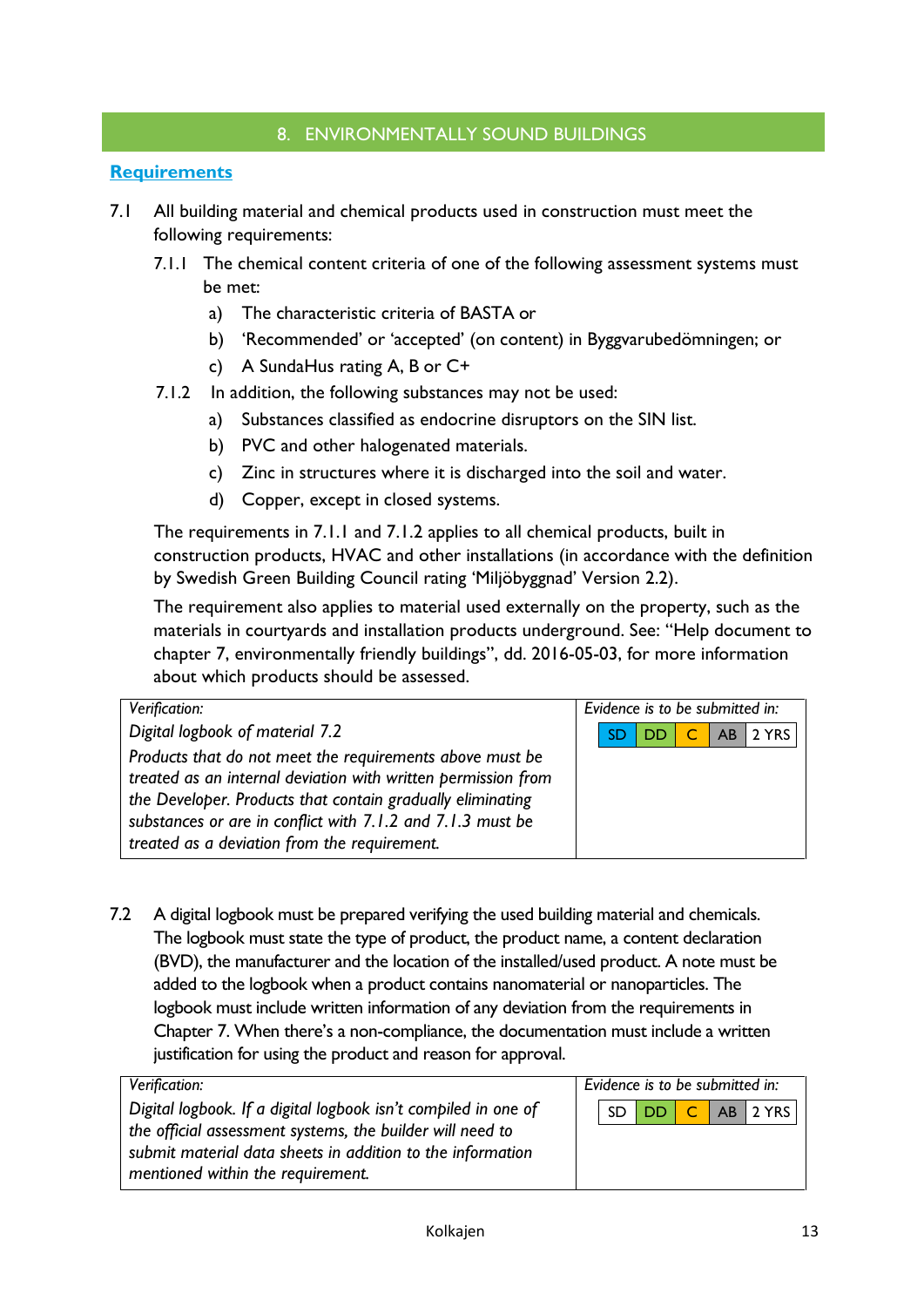7.3 The building frame, including the basement and building fabric, must be optimized from an LCA perspective with regard to climate impact and the emission of fossil fuels (nonrenewable energy use) in its design, construction and choice of material.

| Verification:                                                 | Evidence is to be submitted in: |  |  |  |  |                  |  |  |  |
|---------------------------------------------------------------|---------------------------------|--|--|--|--|------------------|--|--|--|
| Climate impact calculations                                   |                                 |  |  |  |  | SD DD C AB 2 YRS |  |  |  |
| A management plan for improvements.                           |                                 |  |  |  |  |                  |  |  |  |
| A section and an in-depth description of the used components. |                                 |  |  |  |  |                  |  |  |  |

- 7.4 Timber products must be sourced from documented sustainable forestry according to the following priority order:
	- a. FSC / PEFC-labeled wood.
	- b. Documentation that verified the timber sourced from a sustainable forestry.
	- c. If the timber product in question is not available with documented sustainable origin, measures taken to try to obtain sustainable wood products must be documented. This document must contain quotes from at least five suppliers.

| Verification:                                         | Evidence is to be submitted in: |  |  |  |  |                 |  |  |  |
|-------------------------------------------------------|---------------------------------|--|--|--|--|-----------------|--|--|--|
| <b>FSC</b> certificate or PEFC documentation or other |                                 |  |  |  |  | SD DD C AB 2YRS |  |  |  |
| documentation according to requirement 7.4.           |                                 |  |  |  |  |                 |  |  |  |

7.5 Timber treatments should in the first instance be avoided by placing timber constructions in an unexposed area. Secondly the timber treatment should be non-toxic (free of biocides and heavy metals). Lastly a demand response timber protection system is used where the treatment is decided and motivated by the specific exposure class.

| Verification:          | Evidence is to be submitted in: |  |           |  |  |                      |  |  |  |
|------------------------|---------------------------------|--|-----------|--|--|----------------------|--|--|--|
| Written documentation. |                                 |  | <b>DD</b> |  |  | AB <sub>12</sub> YRS |  |  |  |
|                        |                                 |  |           |  |  |                      |  |  |  |

7.6 The quantity of reused building material and products with a large amount of recycled content is to be documented. See: "Help document in Chapter 7, Environmentally friendly buildings" for more information about the reason and calculation methods.

| Verification:                                                                                                                                     | Evidence is to be submitted in: |  |  |  |  |                  |  |  |  |
|---------------------------------------------------------------------------------------------------------------------------------------------------|---------------------------------|--|--|--|--|------------------|--|--|--|
| Written documentation in accordance with the help<br>document 'Hjälpdokument till kapitel 7, Miljöanpassade<br>bostäder och localer (byggnader)'. |                                 |  |  |  |  | SD DD C AB 2 YRS |  |  |  |

7.7 Emissions for the following product groups may not exceed the TVOC emission ratio  $\leq$ 200 g / m<sup>2</sup>, h or TVOC content  $\leq$ 200 µg / m<sup>3</sup>. Measurable levels, the substances representing the top 5 substances must be specified. This applies to floor materials, wall and ceiling coverings, paint and varnish, balancing materials and insulation.

| Verification:                                              | Evidence is to be submitted in: |  |  |  |  |                 |  |  |
|------------------------------------------------------------|---------------------------------|--|--|--|--|-----------------|--|--|
| Logbook according to 7.2 including the measured levels for |                                 |  |  |  |  | SD DD C AB 2YRS |  |  |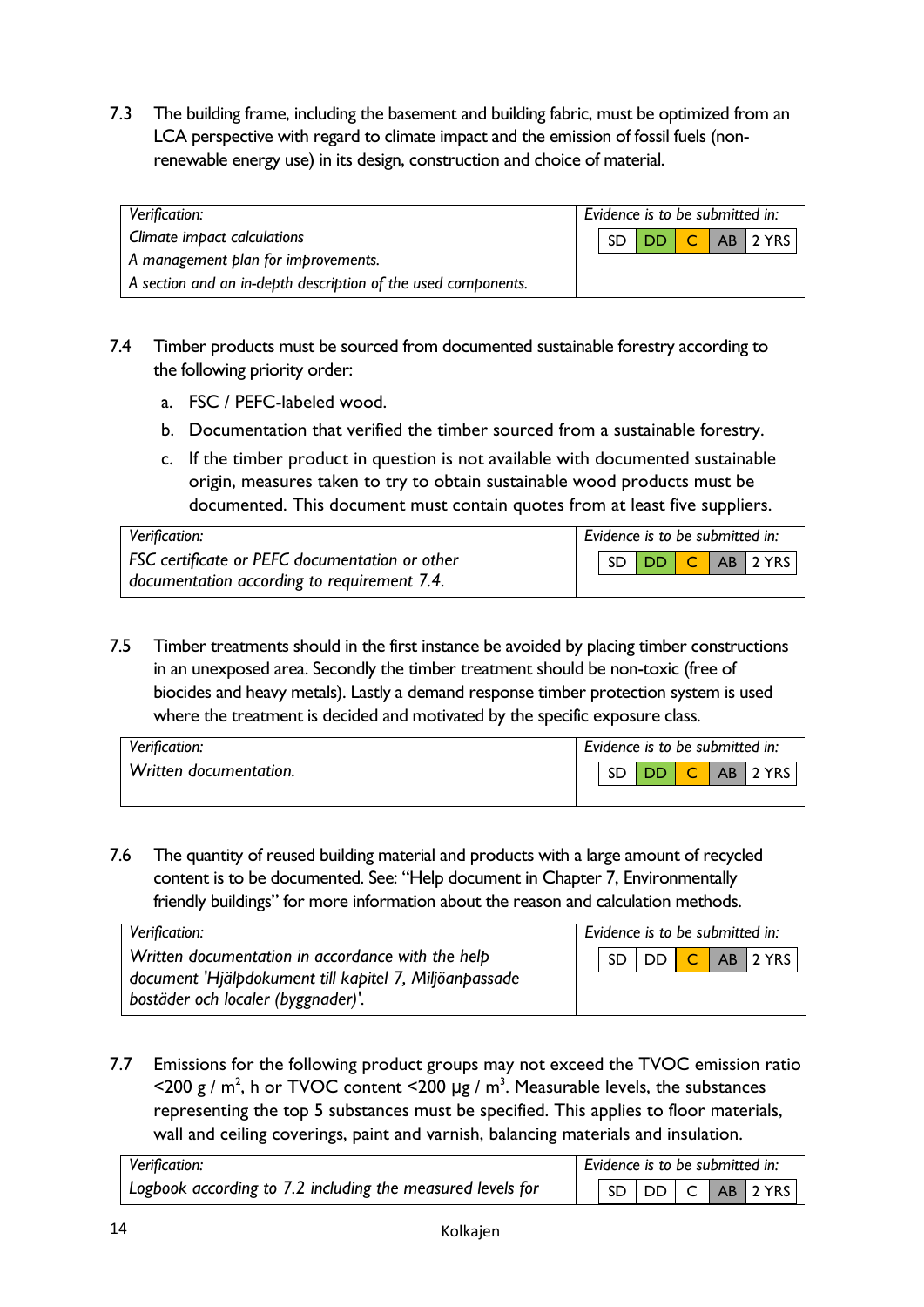| relevant products as described above. |  |
|---------------------------------------|--|
|                                       |  |

7.8 Swedish building certification scheme, Miljöbyggnad, class Gold for indoor environment quality parameters is to be achieved for all new buildings in regards to noise, radon, ventilation rates, nitrogen dioxide, thermal comfort (winter/summer), moisture ingress, daylight and legionella. Exceptions can be made where these parameters are not achieved due to innovative solutions.

| Verification:                                                                                                            | Evidence is to be submitted in: |  |  |  |  |                  |  |  |  |
|--------------------------------------------------------------------------------------------------------------------------|---------------------------------|--|--|--|--|------------------|--|--|--|
| Submit documentation in accordance with Miljöbyggnad Guld,<br>manual 3.0 (Environmental class Gold, manual 3.0) (version |                                 |  |  |  |  | SD DD C AB 2 YRS |  |  |  |
| 170510) or later                                                                                                         |                                 |  |  |  |  |                  |  |  |  |

7.9  $\,$  The apartment buildings common courtyard shall have at least one terrace of 20  $\mathrm{m}^{2}$ with a traffic noise level up to a maximum of 70 dBA and a daily equivalent of 50 dBA. If there is no communal courtyard, there must be at least one terrace per apartment / terraced house that meets the above traffic noise level.

| Verification:                                               | Evidence is to be submitted in: |  |  |  |  |                 |  |  |  |
|-------------------------------------------------------------|---------------------------------|--|--|--|--|-----------------|--|--|--|
| Submit the building design, location of courtyard and noise |                                 |  |  |  |  | SD DD C AB 2YRS |  |  |  |
| calculations                                                |                                 |  |  |  |  |                 |  |  |  |

#### 9. SUSTAINABLE LIFESTYLE

#### **Requirements**

8.1 Residential dwellings shall be equipped with user-friendly systems to measure and visualize their energy consumption and waste generation in an easy, clear and educational manner.

| Verification:                   | Evidence is to be submitted in: |       |  |  |  |                                                       |  |  |  |
|---------------------------------|---------------------------------|-------|--|--|--|-------------------------------------------------------|--|--|--|
| Submit a description of system. |                                 | -SD - |  |  |  | $\vert$ DD $\vert$ C $\vert$ AB $\vert$ 2 YRS $\vert$ |  |  |  |
|                                 |                                 |       |  |  |  |                                                       |  |  |  |

8.2 Potential residents shall receive information on the Royal Seaports environmental profile and what it means to be a resident of The Royal Seaport. This information shall be provided during the selling process.

| Verification:                                     | Evidence is to be submitted in: |  |         |  |  |          |  |  |  |
|---------------------------------------------------|---------------------------------|--|---------|--|--|----------|--|--|--|
| Submit evidence of information meeting, handouts. |                                 |  | SD DD C |  |  | AB 2 YRS |  |  |  |
|                                                   |                                 |  |         |  |  |          |  |  |  |

8.3 The manager / housing corporation shall get access to all information needed to manage the property in an environmentally responsible manner.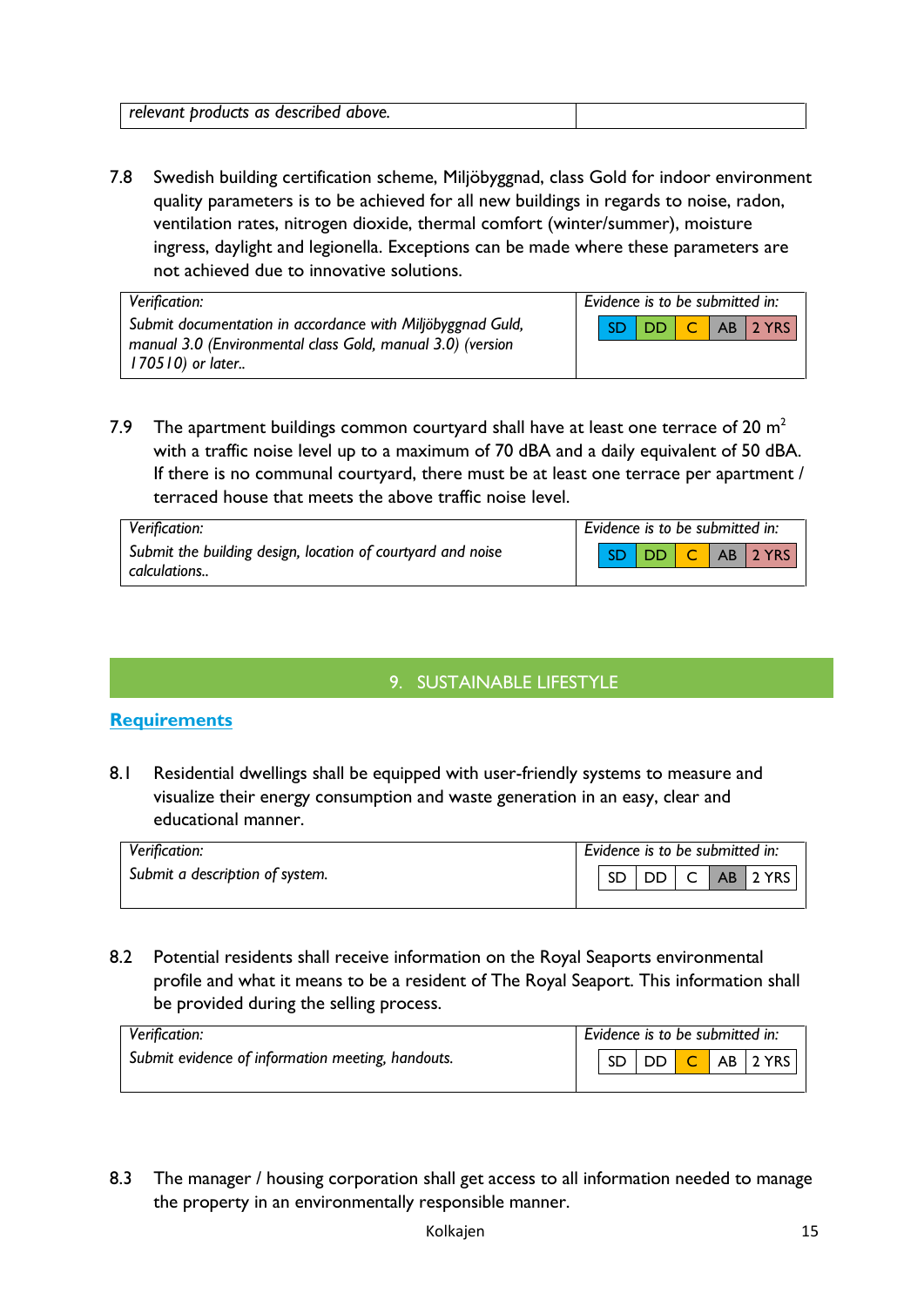| Verification:                       | Evidence is to be submitted in: |  |      |  |  |                                   |
|-------------------------------------|---------------------------------|--|------|--|--|-----------------------------------|
| Submit environmental documentation. |                                 |  | DD I |  |  | AB <sub>12</sub> YRS <sub>1</sub> |
|                                     |                                 |  |      |  |  |                                   |

#### 10. SUSTAINABLE COMPANIES

#### **Requirements**

9.2 All business premises shall be equipped with user-friendly systems to measure and visualize the energy consumption and quantity of waste in a clear and educational way.

| Verification:                   | Evidence is to be submitted in: |  |  |  |  |                          |
|---------------------------------|---------------------------------|--|--|--|--|--------------------------|
| Submit a description of system. |                                 |  |  |  |  | SD   DD   C   AB   2 YRS |
|                                 |                                 |  |  |  |  |                          |

9.3 Potential businesses shall receive information about the environmental profile of the Royal Seaport and what this means for the companies located within the area.

| Verification:                               | Evidence is to be submitted in: |     |  |  |  |                            |
|---------------------------------------------|---------------------------------|-----|--|--|--|----------------------------|
| Submit evidence of informative meeting etc. |                                 | SD. |  |  |  | DD <mark>C</mark> AB 2 YRS |
|                                             |                                 |     |  |  |  |                            |

9.4 Green lease agreements shall be drawn up for office tenants, according to the 'Green appendix to the standard agreement'.

| Verification:          | Evidence is to be submitted in: |           |      |              |  |          |
|------------------------|---------------------------------|-----------|------|--------------|--|----------|
| Green Lease Agreement. |                                 | <b>SD</b> | DD I | $\mathsf{C}$ |  | AB 2 YRS |
|                        |                                 |           |      |              |  |          |

9.5 The possibility to create employment for people who are currently outside the labor market must be examined. A dialogue will be started with the Labor Administration, see "More residents of Stockholm at work, dated 2016-11-21" to investigate employment and to draw up an action plan.

| Verification:                                                | Evidence is to be submitted in: |  |  |  |  |                                                        |
|--------------------------------------------------------------|---------------------------------|--|--|--|--|--------------------------------------------------------|
| Action plan and the number of persons employed, type of work |                                 |  |  |  |  | $\sqrt{SD}$ $\boxed{DD}$ $\boxed{C}$ AB $\sqrt{2}$ YRS |
| and type of appointment.                                     |                                 |  |  |  |  |                                                        |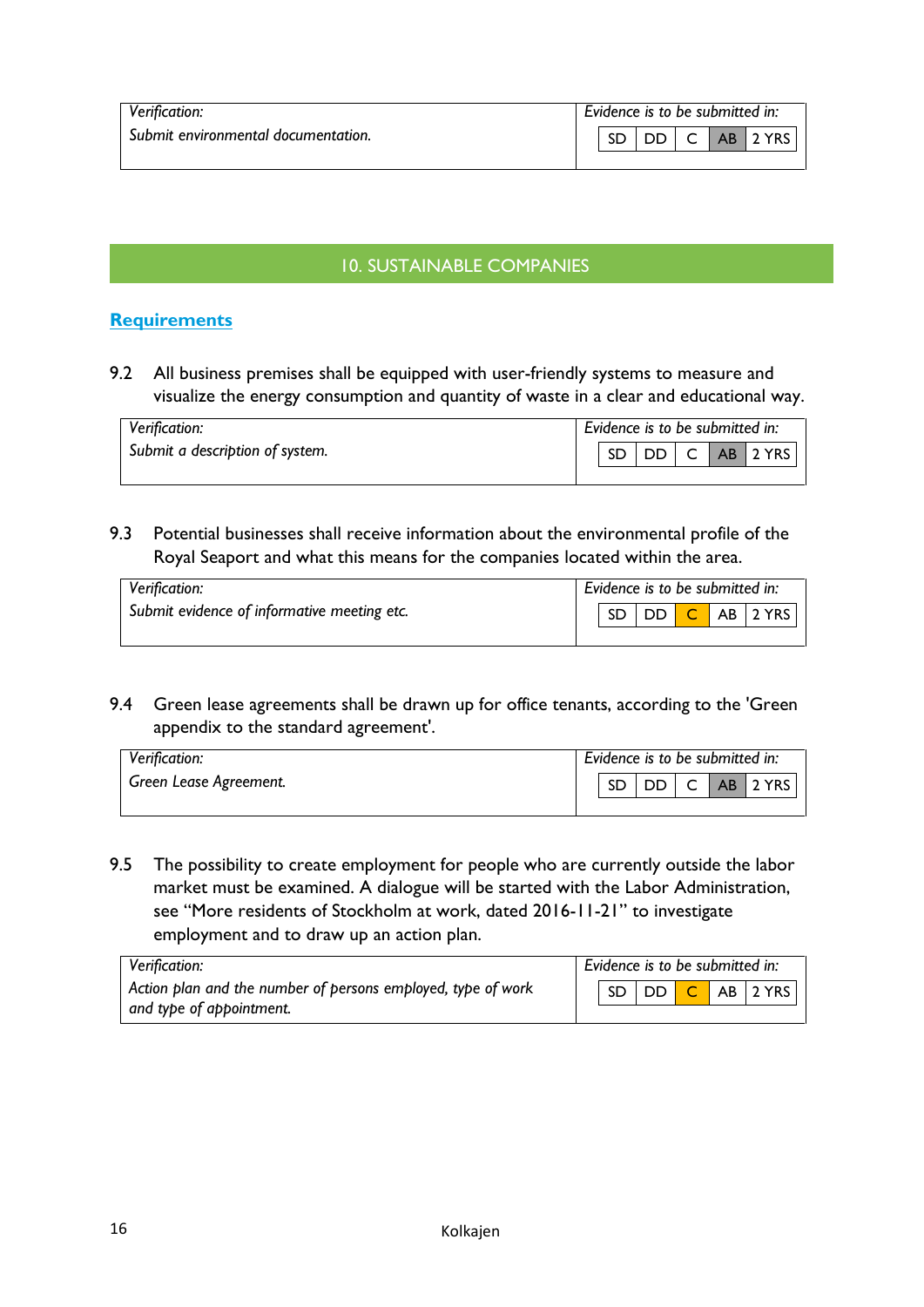#### 11. DIGITAL INFRASTRUCTURE

#### **Requirements**

10.1 An access point shall be installed in the property so that the network's fiber optic cable can be connected to the property's network.

| Verification: The fiber optic cable (s) can be connected to the |  | Evidence is to be submitted in: |  |                      |
|-----------------------------------------------------------------|--|---------------------------------|--|----------------------|
| access point of the building, yes / no.                         |  |                                 |  | $S D D D C AB 2 YRS$ |

10.2 A vertical indoor network shall be installed in each apartment. This network consists of at least four fiber optic cables and runs from the access point to the apartment node. In addition, space for real estate services that requires digital connectivity, including garage, refuse chute, refuse sorting room, shall be serviced with to at least two fiber optic cables.

| Verification:                                                    | Evidence is to be submitted in: |
|------------------------------------------------------------------|---------------------------------|
| Four fiber optic cables are provided to each apartment, yes / no | $DD$ $C$ AB 2 YRS<br>SD.        |
| Two fiber optic cables are provided to space for real estate     |                                 |
| services, yes / no                                               |                                 |

10.3 At least two fiber optic cables per apartment shall be reserved for real estate services and public digital welfare services. The reserved fiber optic cables must be publicly accessible without any hindrance.

| Verification:                                                    | Evidence is to be submitted in: |  |  |  |  |                  |
|------------------------------------------------------------------|---------------------------------|--|--|--|--|------------------|
| Two fiber optic cables are reserved for real estate services and |                                 |  |  |  |  | SD DD C AB 2 YRS |
| public digital welfare services, yes / no.                       |                                 |  |  |  |  |                  |

10.4 A distribution network with at least two outlets per stay room shall be installed in apartments and premises. Distribution networks should be connected to the apartment and local node.

| Verification:                                                 | Evidence is to be submitted in: |  |  |  |  |                  |
|---------------------------------------------------------------|---------------------------------|--|--|--|--|------------------|
| Does the apartment / premises have a network with two missing |                                 |  |  |  |  | SD DD C AB 2 YRS |
| data sockets per stay room, yes / no.                         |                                 |  |  |  |  |                  |

#### 10.5 A dialogue with mobile net providers must be had to ascertain if any additional equipment is required to ensure a good mobile coverage indoors.

| Verification:                                                      | Evidence is to be submitted in: |  |  |  |  |                  |
|--------------------------------------------------------------------|---------------------------------|--|--|--|--|------------------|
| the developer / real estate owner has consulted with the providers |                                 |  |  |  |  | SD DD C AB 2 YRS |
| during the planning phase to ensure good mobile coverage indoors,  |                                 |  |  |  |  |                  |
| yes / no                                                           |                                 |  |  |  |  |                  |

10.6 The property owner shall measure, and make the total use of natural resources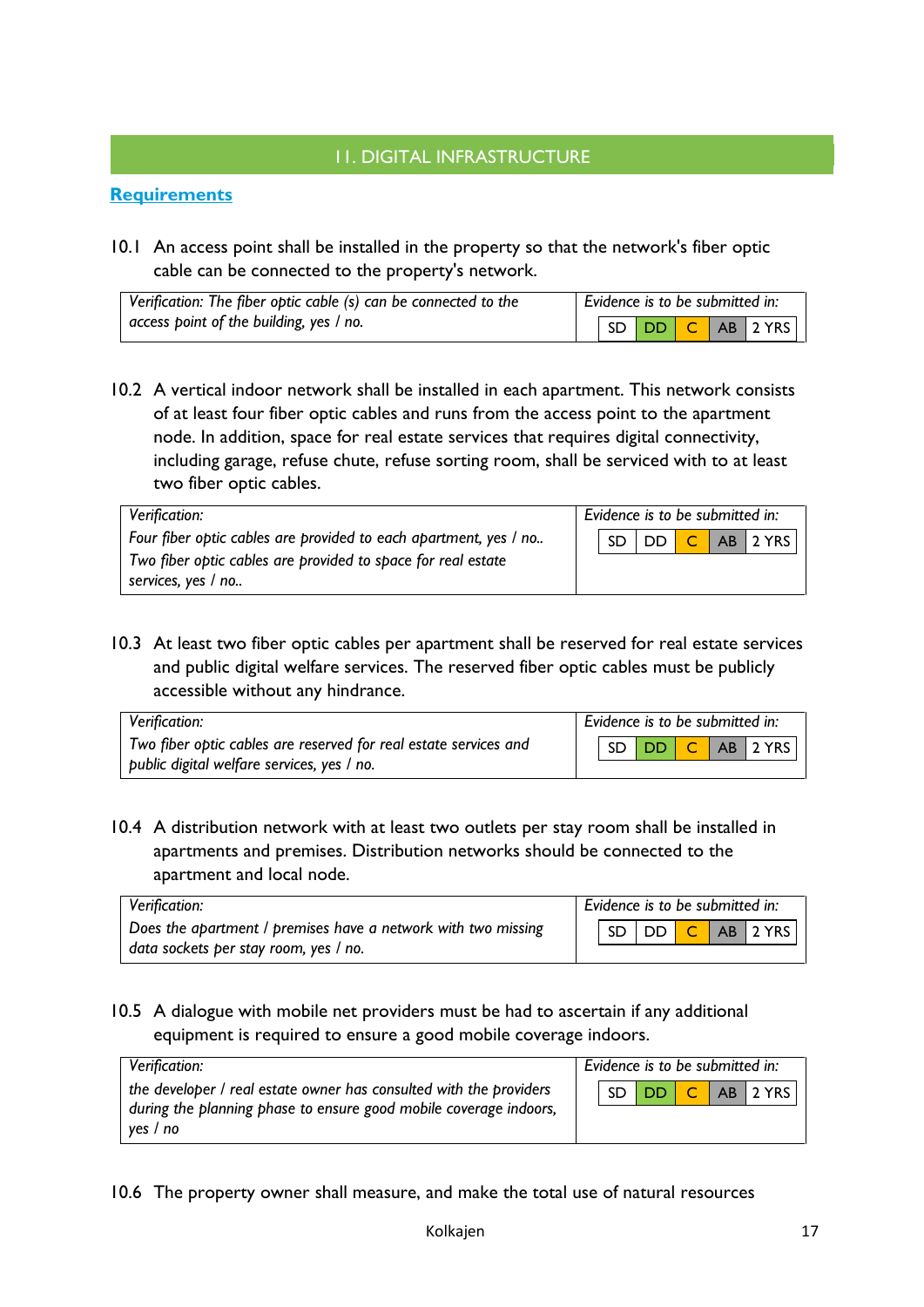available based on the measuring points specified in the requirements 3.1, 3.3, 3.4, 4.1 and 5.1 during building operation. The property owner has to report the annual consumption figures to the city, this is stipulated within their contract documentation.

| Verification: | Evidence is to be submitted in: |
|---------------|---------------------------------|
| Agreement.    | DD I<br>, C<br>AB 2 YRS<br>SD   |
|               |                                 |

: